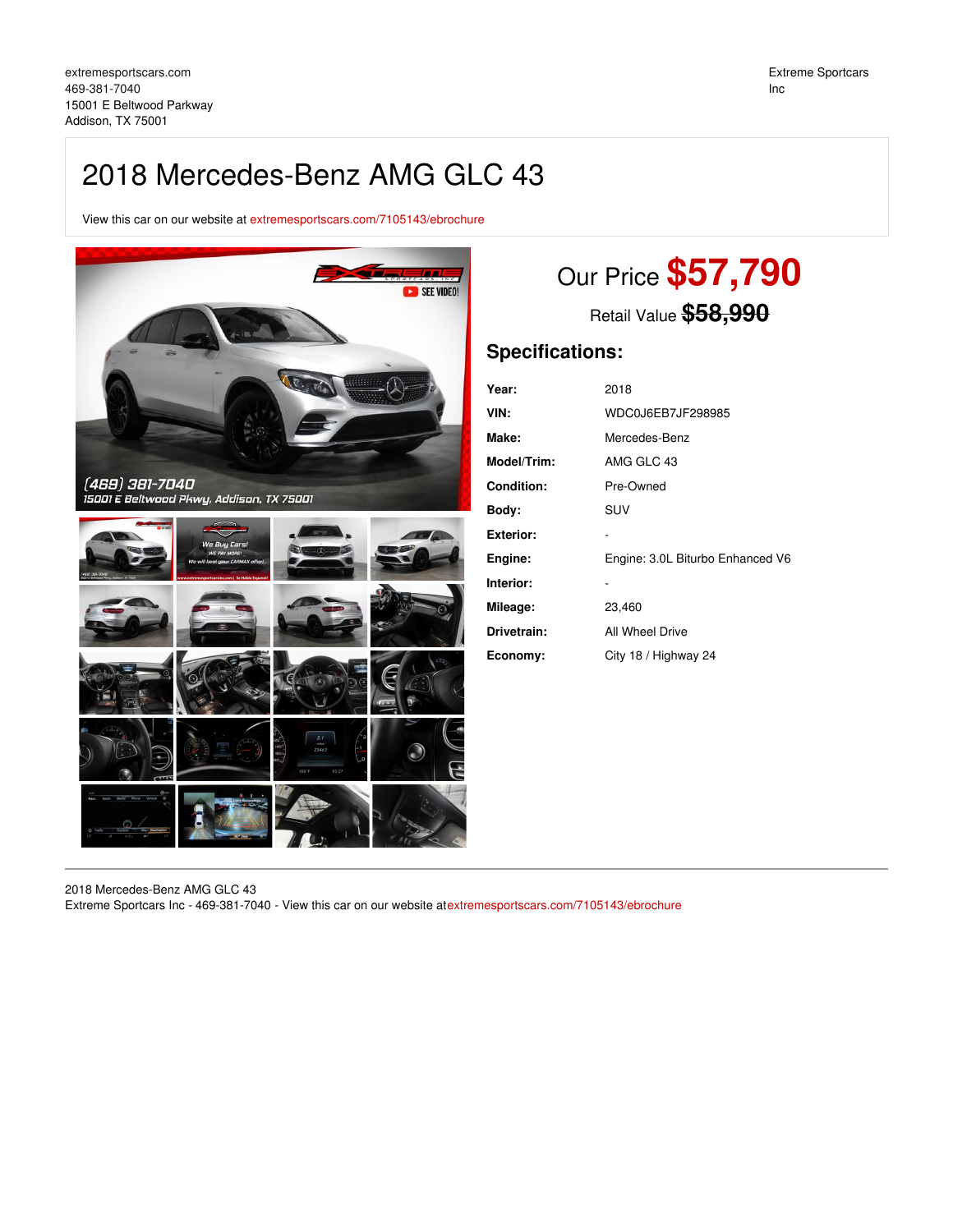

#### 2018 Mercedes-Benz AMG GLC 43

Extreme Sportcars Inc - 469-381-7040 - View this car on our website at[extremesportscars.com/7105143/ebrochure](https://extremesportscars.com/vehicle/7105143/2018-mercedes-benz-amg-glc-43-addison-tx-75001/7105143/ebrochure)

## **Installed Options**

#### **Interior**

- 14-Way Power Driver Seat -inc: Power Recline, Height Adjustment, Cushion Extension, Fore/Aft Movement, Cushion Tilt and Power 4-Way Lumbar Support
- 14-Way Power Passenger Seat -inc: Power Recline, Height Adjustment, Fore/Aft Movement, Cushion Extension, Cushion Tilt and Power 4-Way Lumbar Support
- 2 Seatback Storage Pockets- 3 12V DC Power Outlets
- 3 12V DC Power Outlets and 1 120V AC Power Outlet
- 40-20-40 Folding Bench Front Facing Fold Forward Seatback Rear Seat Air Filtration
- Analog Appearance- Ashtray- Cargo Net- Cargo Space Lights- Carpet Floor Trim
- Cruise Control- Day-Night Auto-Dimming Rearview Mirror- Delayed Accessory Power
- Driver / Passenger And Rear Door Bins
- Driver And Passenger Heated-Cushion, Driver And Passenger Heated-Seatback
- Driver And Passenger Visor Vanity Mirrors w/Driver And Passenger Illumination
- Driver Foot Rest- Dual Zone Front Automatic Air Conditioning- Engine Immobilizer
- FOB Controls -inc: Cargo Access, Windows and Sunroof/Convertible Roof
- Fade-To-Off Interior Lighting- Front And Rear Map Lights
- Front Bucket Seats -inc: Power Passenger Seat w/Memory, Power Driver Seat & Steering Column w/Memory, Power Passenger Seat, 4-Way Lumbar Support
- Front Center Armrest and Rear Center Armrest w/Storage- Front Cigar Lighter(s)
- Front Cupholder- Full Carpet Floor Covering -inc: Carpet Front And Rear Floor Mats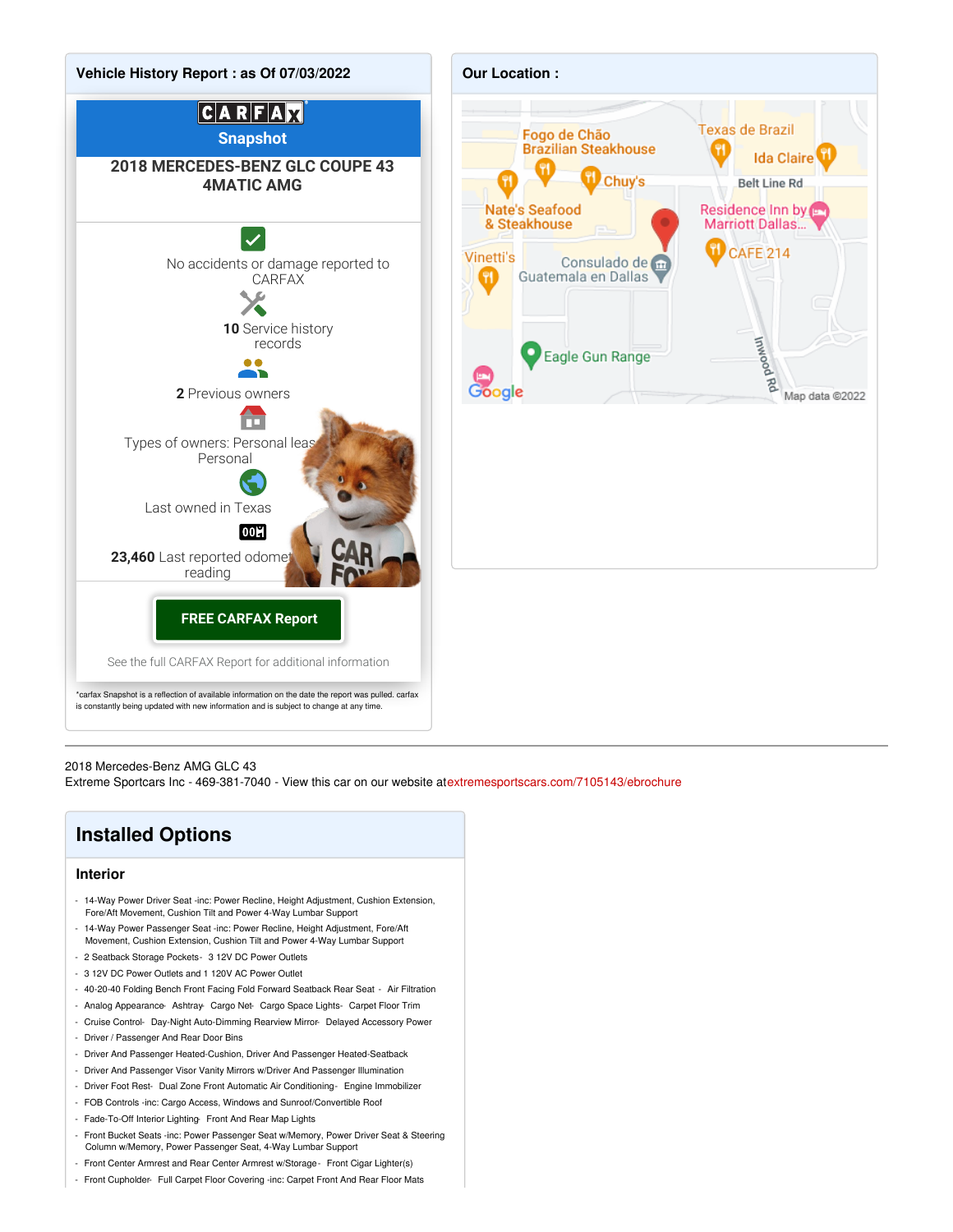- Full Cloth Headliner
- Full Floor Console w/Covered Storage, Mini Overhead Console w/Storage, 3 12V DC Power Outlets and 1 120V AC Power Outlet
- Gauges -inc: Speedometer, Odometer, Engine Coolant Temp, Tachometer, Trip Odometer and Trip Computer
- HVAC -inc: Underseat Ducts, Residual Heat Recirculation and Console Ducts
- Homelink Garage Door Transmitter- Illuminated Locking Glove Box
- Interior Trim -inc: Aluminum Door Panel Insert, Chrome/Aluminum Interior Accents and MB-Tex Leatherette Upholstered Dashboard
- Leatherette Door Trim Insert- Locking Cargo Area Concealed Storage
- MB-Tex/DINAMICA Upholstery
- Memory Settings -inc: Driver And Passenger Seats, Door Mirrors and Steering Wheel
- Outside Temp Gauge- Perimeter Alarm
- Power 1st Row Windows w/Front And Rear 1-Touch Up/Down
- Power Anti-Whiplash w/Tilt Front Head Restraints and Manual Adjustable Rear Head Restraints
- Power Door Locks w/Autolock Feature- Power Fuel Flap Locking Type
- Power Rear Windows and Fixed 3rd Row Windows
- Power Tilt/Telescoping Steering Column- Proximity Key For Doors And Push Button Start
- Rear Cupholder- Redundant Digital Speedometer
- Remote Keyless Entry w/Integrated Key Transmitter, Illuminated Entry and Panic Button
- Remote Releases -Inc: Power Cargo Access- Roll-Up Cargo Cover
- Smart Device Integration
- Sport Bucket Front Seats w/Leatherette Back Material and Power 4-Way Driver Lumbar
- Sport Leather Steering Wheel w/Auto Tilt-Away- Systems Monitor- Tracker System
- Trip Computer- Trunk/Hatch Auto-Latch- Urethane Gear Shifter Material- Valet Function
- mbrace Connect Selective Service Internet Access

#### **Exterior**

- Auto On/Off Projector Beam Led Low/High Beam Daytime Running Lights Preference Setting Headlamps w/Delay-Off
- Black Power Heated Side Mirrors w/Driver Auto Dimming, Power Folding and Turn Signal Indicator
- Black Side Windows Trim and Black Front Windshield Trim
- Body-Colored Front Bumper w/Metal-Look Bumper Insert
- Body-Colored Rear Bumper w/Black Rub Strip/Fascia Accent and Metal-Look Bumper Insert
- Chrome Door Handles- Chrome Grille- Clearcoat Paint- Deep Tinted Glass
- Express Open/Close Sliding And Tilting Glass 1st Row Sunroof w/Sunshade
- Fixed Rear Window w/Heated Wiper Park and Defroster
- Galvanized Steel/Aluminum Panels- LED Brakelights- Perimeter/Approach Lights
- Power Liftgate Rear Cargo Access
- Rain Detecting Variable Intermittent Wipers w/Heated Jets Rear Fog Lamps
- Rocker Panel Extensions and Black Wheel Well Trim
- Tailgate/Rear Door Lock Included w/Power Door Locks
- Tires: P255/45R20 Fr & P285/40R20 Rr
- Wheels: 20" AMG Multi-Spoke w/Black Accents -inc: All-Season Tires

#### **Safety**

- 14-Way Power Driver Seat -inc: Power Recline, Height Adjustment, Cushion Extension, Fore/Aft Movement, Cushion Tilt and Power 4-Way Lumbar Support
- 14-Way Power Passenger Seat -inc: Power Recline, Height Adjustment, Fore/Aft
- Movement, Cushion Extension, Cushion Tilt and Power 4-Way Lumbar Support
- 2 Seatback Storage Pockets- 3 12V DC Power Outlets
- 3 12V DC Power Outlets and 1 120V AC Power Outlet
- 40-20-40 Folding Bench Front Facing Fold Forward Seatback Rear Seat Air Filtration
- Analog Appearance- Ashtray- Cargo Net- Cargo Space Lights- Carpet Floor Trim
- Cruise Control- Day-Night Auto-Dimming Rearview Mirror- Delayed Accessory Power - Driver / Passenger And Rear Door Bins
- 
- Driver And Passenger Heated-Cushion, Driver And Passenger Heated-Seatback
- Driver And Passenger Visor Vanity Mirrors w/Driver And Passenger Illumination - Driver Foot Rest- Dual Zone Front Automatic Air Conditioning- Engine Immobilizer
- 
- FOB Controls -inc: Cargo Access, Windows and Sunroof/Convertible Roof
- Fade-To-Off Interior Lighting- Front And Rear Map Lights
- Front Bucket Seats -inc: Power Passenger Seat w/Memory, Power Driver Seat & Steering Column w/Memory, Power Passenger Seat, 4-Way Lumbar Support
- Front Center Armrest and Rear Center Armrest w/Storage Front Cigar Lighter(s)
- Front Cupholder- Full Carpet Floor Covering -inc: Carpet Front And Rear Floor Mats - Full Cloth Headliner
- Full Floor Console w/Covered Storage, Mini Overhead Console w/Storage, 3 12V DC Power Outlets and 1 120V AC Power Outlet
- Gauges -inc: Speedometer, Odometer, Engine Coolant Temp, Tachometer, Trip Odometer and Trin Computer